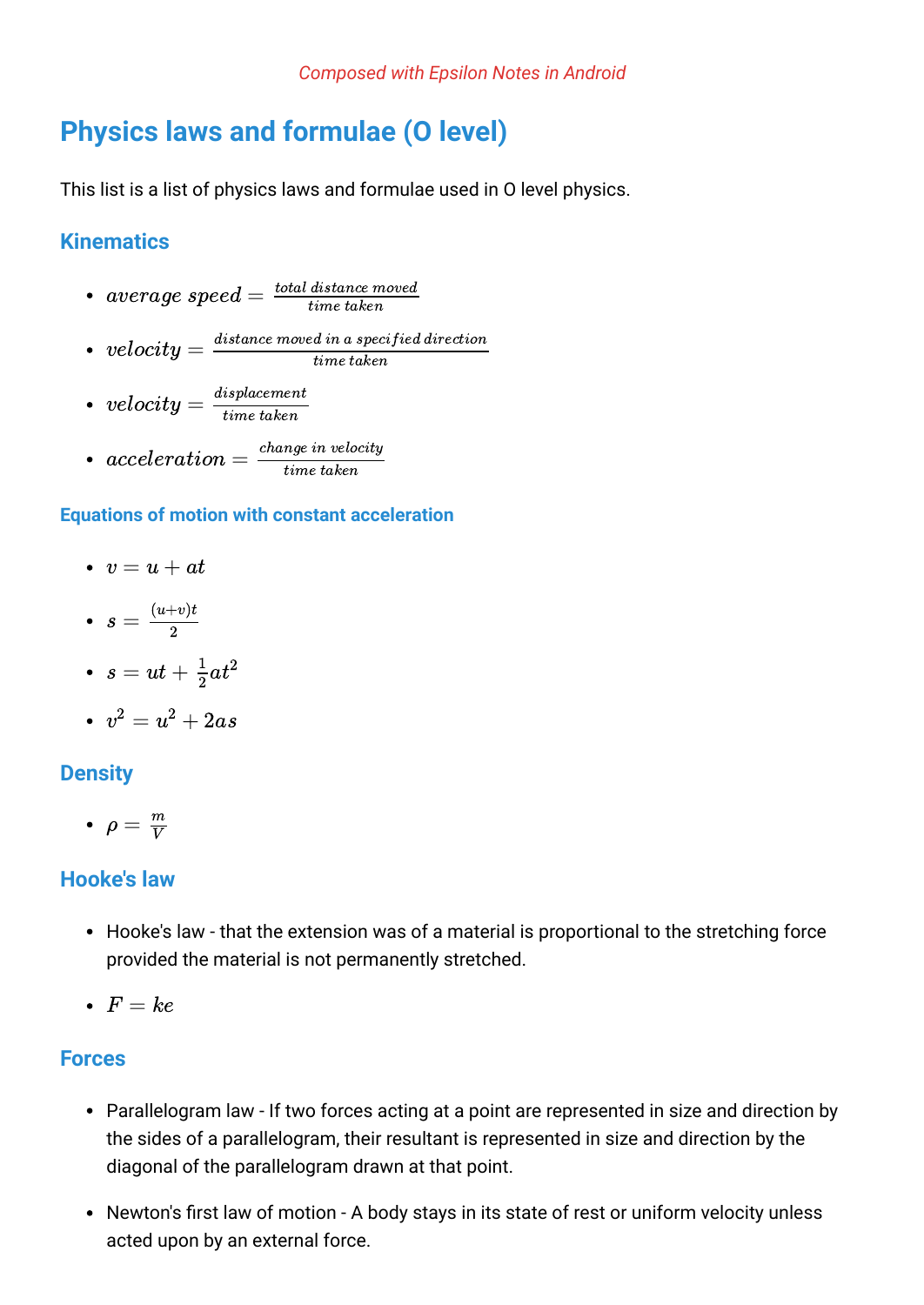- Newton's second law of motion The acceleration of a body is directly proportional to the resultant force acting on it.
- Newton's third law of motion To every action there is an equal and opposite reaction.
- $F = ma$
- $W = mq$

## **Circular motion**

• 
$$
F = \frac{mv^2}{r}
$$

### **Moments**

- Law of moments When a body is in equilibrium the sum of the clockwise moments about any point is equal to the sum of the anticlockwise moments about the same point.
- moment of a force = force × perpendicular distance of the line of action of the force from the pivot

## **Momentum**

• momentum  $=$  mass  $\times$  velocity

## **Work, energy and power**

- Law of conservation of energy energy can neither be created nor destroyed but can be converted from one form to another.
- work done  $=$  force  $\times$  distance moved in the direction of the force
- $power = \frac{work\ done}{time\ taken}$ time taken

 $power = \frac{\textit{energy transfered}}{\textit{time taken}}$ time taken

- $efficiency = \frac{useful\ energy\ output}{total\ energy\ input} \times 100$ total energy input
- $efficiency = \frac{work\,done\,on\,load}{work\,done\,bu\,effort} \times 100$ work done by effort
- $Kinetic\ energy=\frac{1}{2}mv^2$  $\overline{2}$
- Potential energy  $= mgh$

### **Pressure**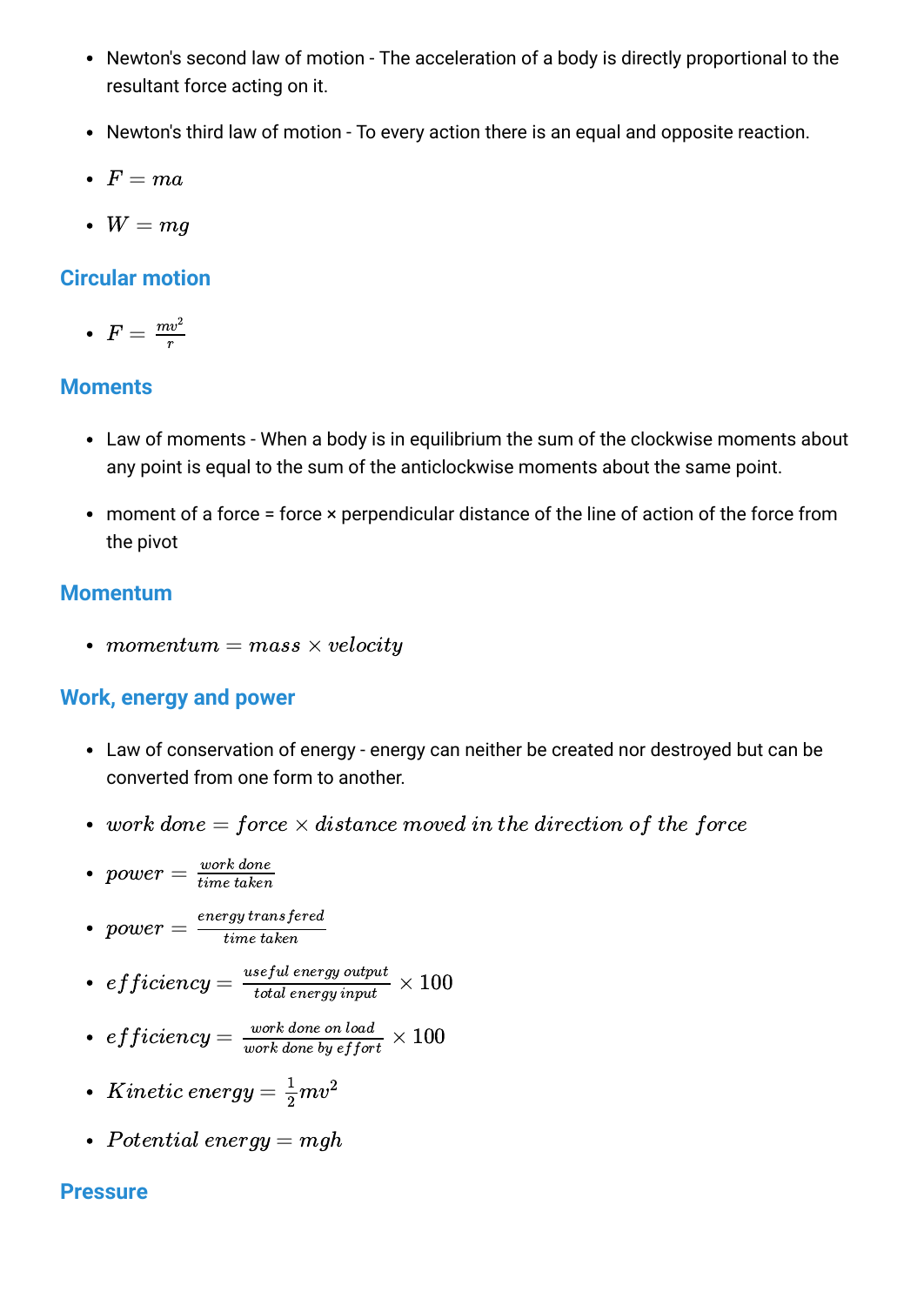- $Pressure=\frac{force}{area}$ area
- Liquid pressure  $= \rho gh$

## **Gas Laws**

- Boyle's law The pressure of a fixed mass of gas is inversely proportional to its volume if its temperature is kept constant.
- Charles's law The volume of a fixed mass of gas is directly proportional to its absolute temperature if the pressure is kept constant.
- Pressure law The pressure of a fixed mass of gas is directly proportional to its absolute temperature if the volume is kept constant.
- $\frac{p_1v_1}{\pi} =$  $\scriptstyle T_1$  $p_2v_2$  $\scriptstyle T_2$

# **Thermal Physics**

- $Q = mc\Delta\theta$
- $Q = ml$

## **Waves and optics**

- Law of reflection The angle of incidence is equal to the angle of reflection.
- $v = f\lambda$
- $f=\frac{1}{T}$
- $\begin{equation} \begin{aligned} \textit{refractive index} = \frac{\textit{speed of light in vacuum}}{\textit{speed of light in medium}} \end{aligned} \end{equation}$ speed of light in medium
- $n=\frac{\sin i}{\sin r}$  $\sin r$

## **Magnetism**

Law of magnetic attraction - Like poles repel, unlike poles attract.

# **Electricity**

- Law of electrostatic attraction Like charges repel, unlike charges attract.
- Ohm's law The current in an ohmic conductor is directly proportional to the p.d. across its ends if the temperature is kept constant.
- $\bullet$   $Q = It$